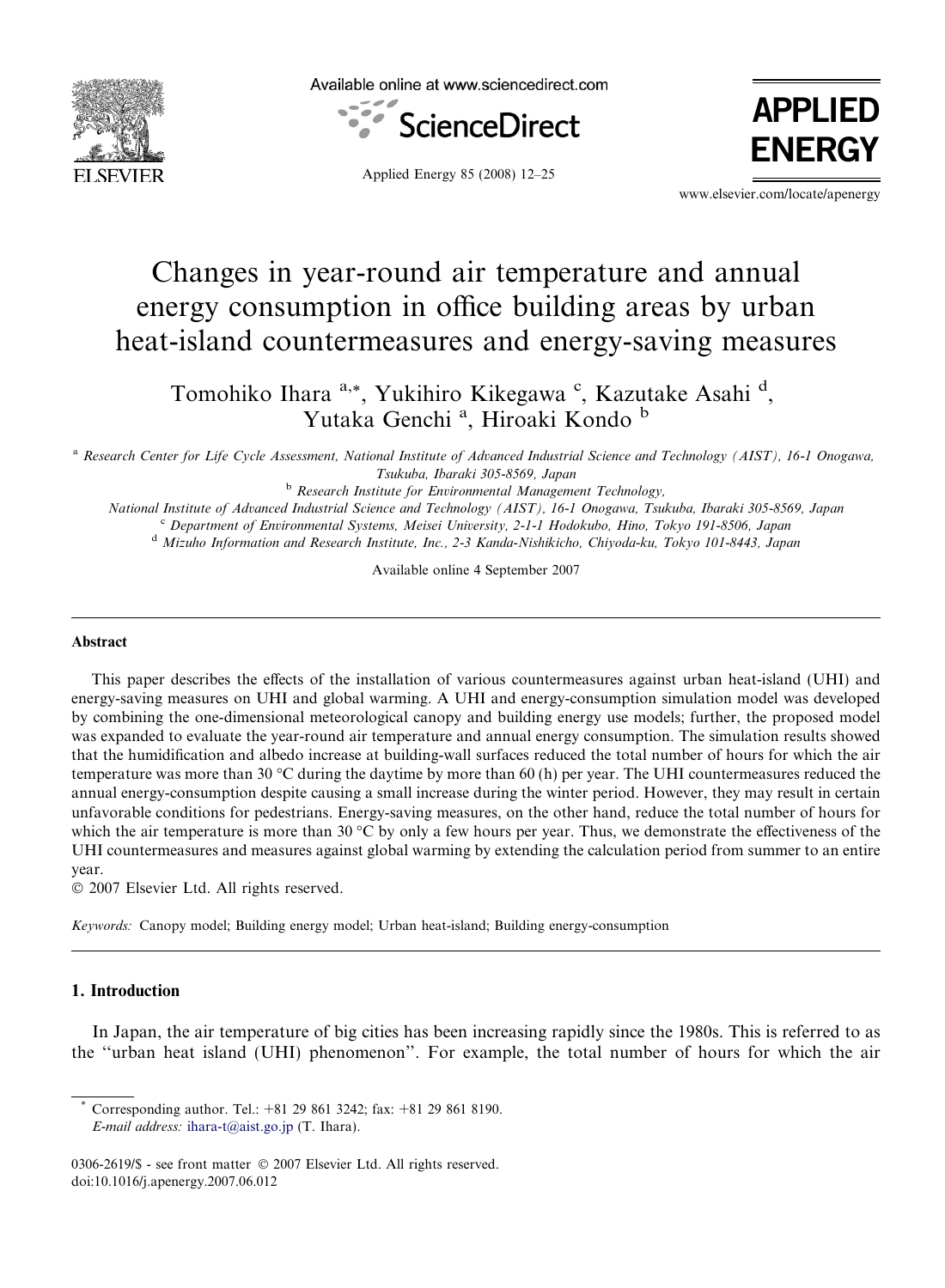temperature was more than 30 (°C) from July to September in Tokyo is estimated to have doubled from 168 (h) to 357 (h) during the last 20 years [\[1\]](#page--1-0). UHI is caused by superfluous urbanization such as the increase in anthropogenic heat and change in land coverage. Indeed, UHI is a pivotal environmental problem that results in unfavorable conditions for human health, such as hypothermia, increased  $CO<sub>2</sub>$  emissions due to increased cooling demand, etc. Various local activities against UHI have been increasingly promoted after the Outline of Countermeasures to urban heat island [\[2\]](#page--1-0) was brought into law in March 2004.

If the UHI countermeasures are installed, energy consumption, especially air-conditioning demand, will change due to the decrease in air temperature and the change in thermal insulation. Global warming is also one of the important environmental issues. Japanese government has enacted the Outline of Countermeasures to Global Warming (New Outline) [\[3\]](#page--1-0); it primarily encompasses the energy-saving measures. Accordingly, even when the UHI countermeasures are installed, it is required that there be no significant increase in energy consumption.

From the viewpoint of global warming, it is natural to evaluate the energy consumption throughout the year. However, most researches conducted on UHI countermeasure thus far have only considered the energy consumption during summer. To the best of our knowledge, no research has evaluated the annual changes in energy consumption resulting from the installation of UHI countermeasures using meteorological simulations.

This study evaluates both the changes in thermal environment and energy consumption resulting from the installation of various UHI countermeasures from the viewpoints of UHI and global warming using annual meteorological and building energy models. We also investigated the installation procedures for the various UHI countermeasures.

#### 2. Evaluation model for UHI mitigating countermeasures

To evaluate the UHI countermeasures, we modified the evaluation model for UHI mitigating countermea-sures (CM–BEM) [\[4\]](#page--1-0). CM–BEM is composed of two sub models – canopy model (CM) [\[5\]](#page--1-0) and building energy model (BEM). The model describes the feedback process, which is composed of the impact on a building's airconditioning energy-demand from the weather inside an urban canopy and the effects of exhaust heat on the external environment. An overview of the CM–BEM is shown in [Fig. 1.](#page--1-0)

The CM vertically resolves the phenomena occurring inside an urban canopy layer in order to describe the several-hundred-metres-scale weather changes. Same-sized parallelepiped buildings are arranged horizontally, and the existing density of buildings is considered for every altitude in the vertical direction. All weather components are calculated using the one-dimensional vertical diffusion equations for sensible and latent heats, as shown in Eqs.  $(1)$  and  $(2)$ 

$$
C_p \rho \frac{\partial \theta}{\partial t} = C_p \rho \frac{1}{m} \frac{\partial}{\partial z} \left( K_{\rm h} \cdot m \cdot \frac{\partial \theta}{\partial z} \right) + Q_{\rm Ws} + Q_{\rm Rs} + Q_{\rm As} + Q_{\rm Vs}, \tag{1}
$$

$$
l\rho \frac{\partial q_V}{\partial t} = l\rho \frac{1}{m} \frac{\partial}{\partial z} \left( K_q \cdot m \cdot \frac{\partial q_V}{\partial z} \right) + Q_{\text{W1}} + Q_{\text{R1}} + Q_{\text{Al}} + Q_{\text{V1}}.
$$
 (2)

In the above equations, the first term on the right-hand side represents the vertical turbulent diffusion of sensible or latent heat. The remaining terms on the right-hand side represent the sensible or latent heat fluxes from the buildings, i.e.,  $Q_A^*$ : anthropogenic waste-heat;  $Q_V^*$ : exchange heat from building ventilation;  $Q_W^*$ : heat flux from sidewalls; and  $Q_R^*$ : heat flux from roofs (\* is s when it represents sensible heat and l when it represents latent heat). Furthermore,  $C_p \rho$  (J/m<sup>3</sup> K): sensible heat capacity of the air;  $\theta$  (K): outdoor air temperature; K<sub>h</sub> (m<sup>2</sup>/s): vertical turbulent diffusion coefficient of sensible heat;  $l\rho (J/m^3$  (kg/kg)): latent heat capacity of the air;  $q_V$ (kg/kg): outdoor air specific humidity;  $K_q$  (m<sup>2</sup>/s): vertical turbulent diffusion coefficient of latent heat; and m (-): effective volume rate of the urban canopy  $(m = {1 - b^2/(w + b)^2 P_w(z)})$ , where b, w, and  $P_w(z)$  are the average building width, average inter-building distance, and building existence ratio at vertical mesh level z, respectively ([Fig. 1](#page--1-0)).

The radiations are considered to be three-dimensional – the surface temperatures on and the sensible heat fluxes from the sidewalls, roofs, and ground surfaces are calculated. In the case of the sidewalls, the radiation from the north, south, east, and west are taken into account individually.